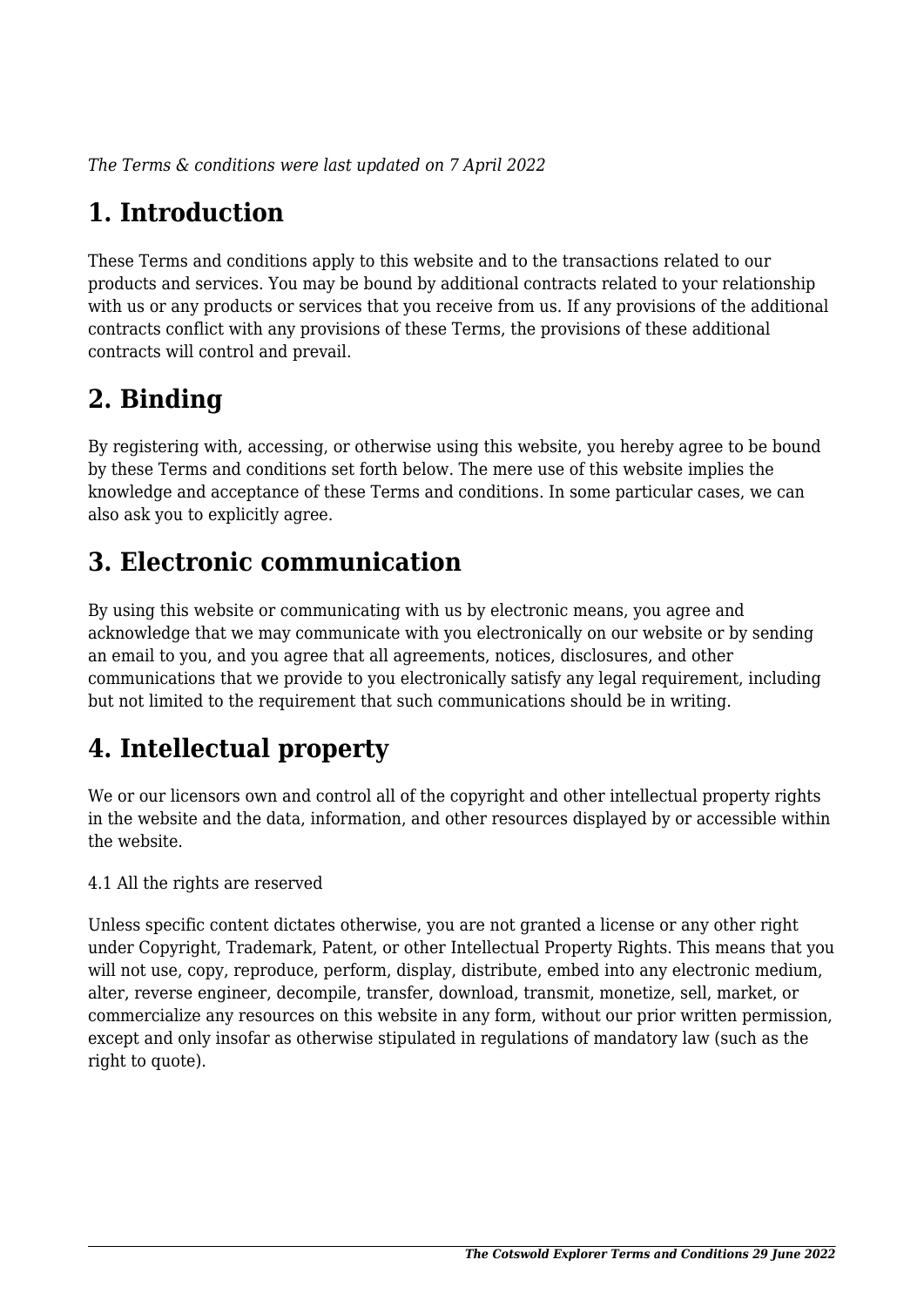## **5. Newsletter**

Notwithstanding the foregoing, you may forward our newsletter in the electronic form to others who may be interested in visiting our website.

# **6. Third-party property**

Our website may include hyperlinks or other references to other party's websites. We do not monitor or review the content of other party's websites which are linked to from this website. Products or services offered by other websites shall be subject to the applicable Terms and Conditions of those third parties. Opinions expressed or material appearing on those websites are not necessarily shared or endorsed by us.

We will not be responsible for any privacy practices or content of these sites. You bear all risks associated with the use of these websites and any related third-party services. We will not accept any responsibility for any loss or damage in whatever manner, however caused, resulting from your disclosure to third parties of personal information.

### **7. Responsible use**

By visiting our website, you agree to use it only for the purposes intended and as permitted by these Terms, any additional contracts with us, and applicable laws, regulations, and generally accepted online practices and industry guidelines. You must not use our website or services to use, publish or distribute any material which consists of (or is linked to) malicious computer software; use data collected from our website for any direct marketing activity, or conduct any systematic or automated data collection activities on or in relation to our website.

Engaging in any activity that causes, or may cause, damage to the website or that interferes with the performance, availability, or accessibility of the website is strictly prohibited.

## **8. Idea submission**

Do not submit any ideas, inventions, works of authorship, or other information that can be considered your own intellectual property that you would like to present to us unless we have first signed an agreement regarding the intellectual property or a non-disclosure agreement. If you disclose it to us absent such written agreement, you grant to us a worldwide, irrevocable, non-exclusive, royalty-free license to use, reproduce, store, adapt, publish, translate and distribute your content in any existing or future media.

## **9. Termination of use**

We may, in our sole discretion, at any time modify or discontinue access to, temporarily or permanently, the website or any Service thereon. You agree that we will not be liable to you or any third party for any such modification, suspension or discontinuance of your access to, or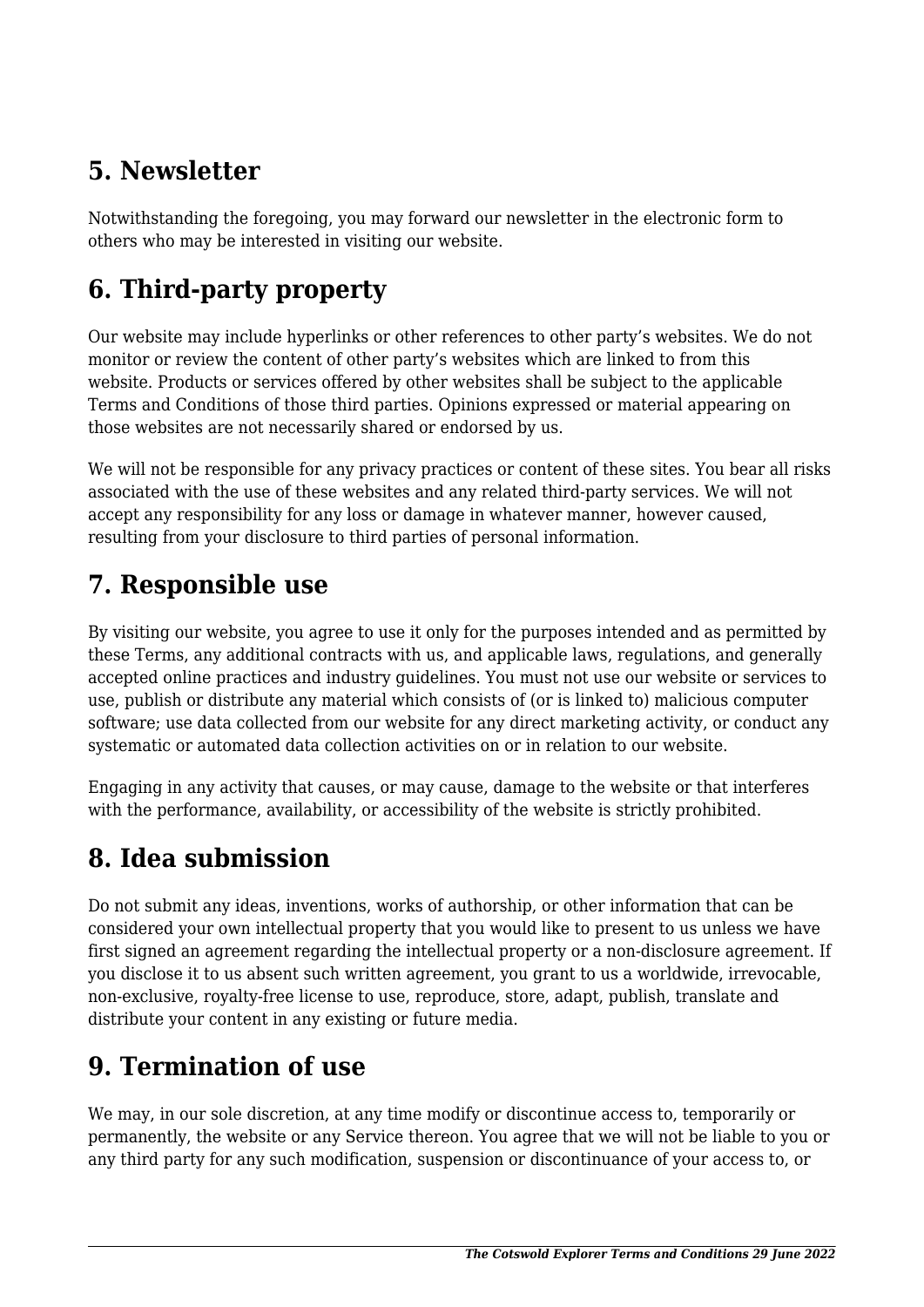use of, the website or any content that you may have shared on the website. You will not be entitled to any compensation or other payment, even if certain features, settings, and/or any Content you have contributed or have come to rely on, are permanently lost. You must not circumvent or bypass, or attempt to circumvent or bypass, any access restriction measures on our website.

### **10. Warranties and liability**

Nothing in this section will limit or exclude any warranty implied by law that it would be unlawful to limit or to exclude. This website and all content on the website are provided on an "as is" and "as available" basis and may include inaccuracies or typographical errors. We expressly disclaim all warranties of any kind, whether express or implied, as to the availability, accuracy, or completeness of the Content. We make no warranty that:

- this website or our content will meet your requirements;
- this website will be available on an uninterrupted, timely, secure, or error-free basis.

Nothing on this website constitutes or is meant to constitute, legal, financial or medical advice of any kind. If you require advice you should consult an appropriate professional.

The following provisions of this section will apply to the maximum extent permitted by applicable law and will not limit or exclude our liability in respect of any matter which it would be unlawful or illegal for us to limit or to exclude our liability. In no event will we be liable for any direct or indirect damages (including any damages for loss of profits or revenue, loss or corruption of data, software or database, or loss of or harm to property or data) incurred by you or any third party, arising from your access to, or use of, our website.

Except to the extent any additional contract expressly states otherwise, our maximum liability to you for all damages arising out of or related to the website or any products and services marketed or sold through the website, regardless of the form of legal action that imposes liability (whether in contract, equity, negligence, intended conduct, tort or otherwise) will be limited to the total price that you paid to us to purchase such products or services or use the website. Such limit will apply in the aggregate to all of your claims, actions and causes of action of every kind and nature.

### **11. Privacy**

To access our website and/or services, you may be required to provide certain information about yourself as part of the registration process. You agree that any information you provide will always be accurate, correct, and up to date.

We have developed a policy to address any privacy concerns you may have. For more information, please see our **Privacy Statement** and our **Cookie Policy**.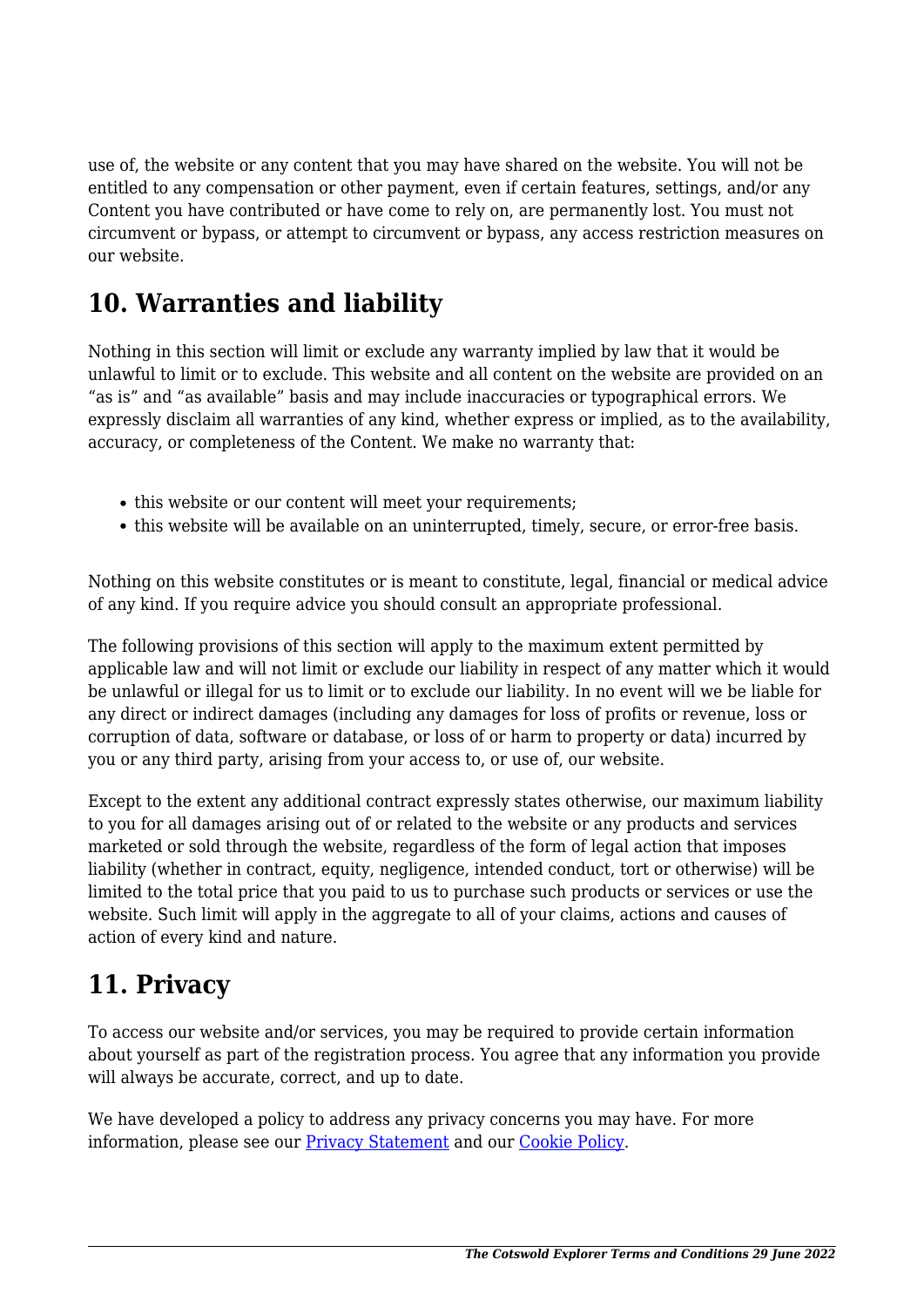## **12. Export restrictions / Legal compliance**

Access to the website from territories or countries where the Content or purchase of the products or Services sold on the website is illegal is prohibited. You may not use this website in violation of export laws and regulations of United Kingdom.

#### **13. Assignment**

You may not assign, transfer or sub-contract any of your rights and/or obligations under these Terms and conditions, in whole or in part, to any third party without our prior written consent. Any purported assignment in violation of this Section will be null and void.

### **14. Breaches of these Terms and conditions**

Without prejudice to our other rights under these Terms and Conditions, if you breach these Terms and Conditions in any way, we may take such action as we deem appropriate to deal with the breach, including temporarily or permanently suspending your access to the website, contacting your internet service provider to request that they block your access to the website, and/or commence legal action against you.

## **15. Indemnification**

You agree to indemnify, defend and hold us harmless, from and against any and all claims, liabilities, damages, losses and expenses, relating to your violation of these Terms and conditions, and applicable laws, including intellectual property rights and privacy rights. You will promptly reimburse us for our damages, losses, costs and expenses relating to or arising out of such claims.

## **16. Waiver**

Failure to enforce any of the provisions set out in these Terms and Conditions and any Agreement, or failure to exercise any option to terminate, shall not be construed as waiver of such provisions and shall not affect the validity of these Terms and Conditions or of any Agreement or any part thereof, or the right thereafter to enforce each and every provision.

## **17. Language**

These Terms and Conditions will be interpreted and construed exclusively in English. All notices and correspondence will be written exclusively in that language.